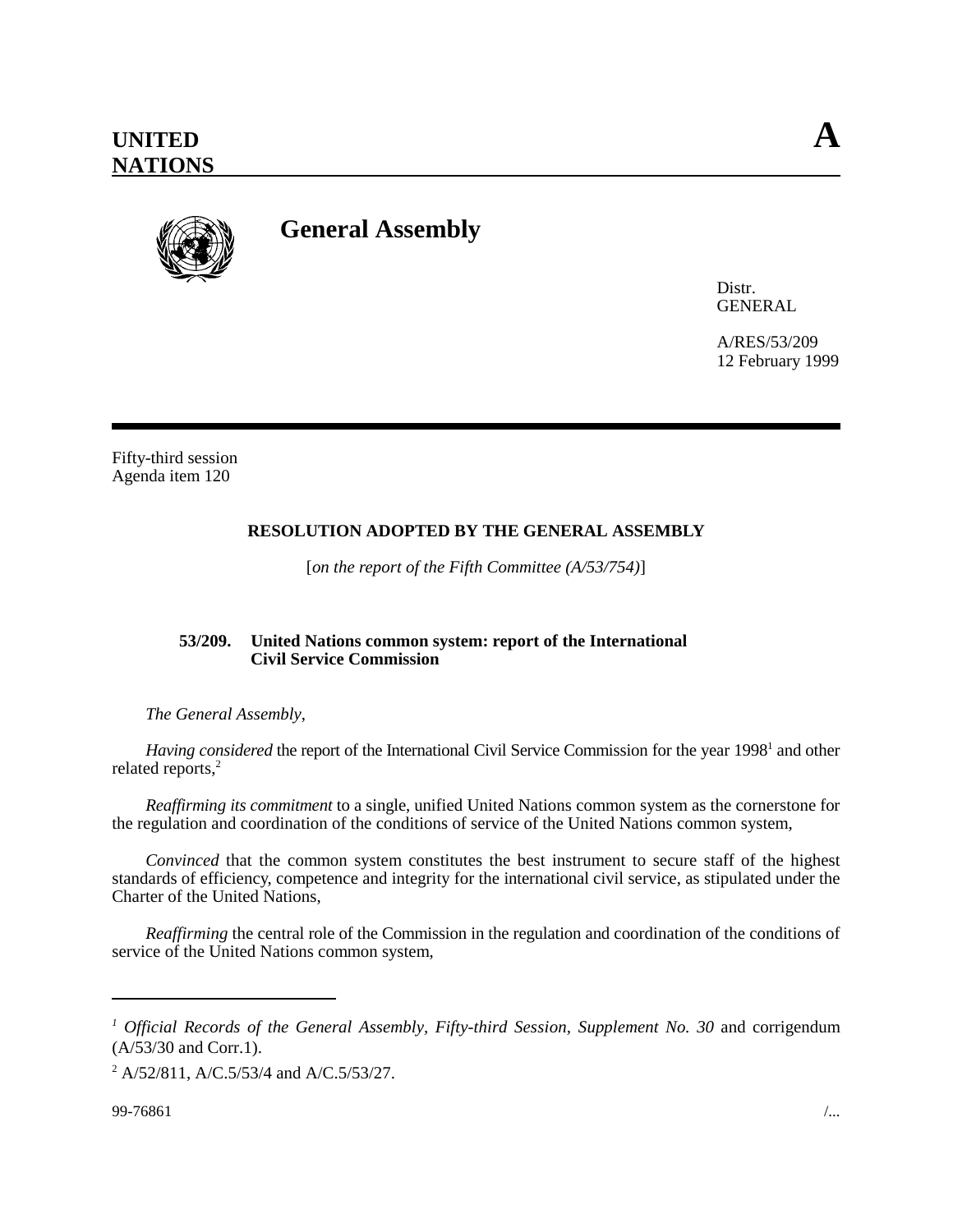I

### CONDITIONS OF SERVICE OF STAFF IN THE PROFESSIONAL AND HIGHER CATEGORIES

### A. *Noblemaire principle and its application*

*Recalling* its resolution 44/198 of 21 December 1989 and other relevant resolutions,

1. *Reconfirms* the continued application of the Noblemaire principle;

2. *Reaffirms* the need to continue to ensure the competitiveness of the conditions of service of the common system;

3. *Notes* the decision of the Commission to suspend total compensation comparisons until 2001, and requests the Commission to undertake the next study in 2001 to identify the highest paid national civil service, using the methodology endorsed by the General Assembly in a manner consistent with the United States/United Nations total compensation comparison;

### B. *Evolution of the margin*

*Recalling* section I.B of its resolution 52/216 of 22 December 1997 and the standing mandate from the General Assembly, in which the Commission is requested to continue its review of the relationship between the net remuneration of the United Nations staff in the Professional and higher categories in New York and that of the comparator civil service (the United States federal civil service) employees in comparable positions in Washington, D.C. (referred to as "the margin"),

*Recalling also* section IX, paragraph 3, of its resolution 46/191 A of 20 December 1991, in which it requested the Commission to include in its work a review of the differences between the United Nations and the United States net remuneration at individual grade levels,

*Recalling further* section II.B, paragraph 3, of its resolution 48/224 of 23 December 1993, wherein it considered that the Commission should address the imbalance in the United Nations/United States remuneration ratios in the context of overall margin considerations,

1. *Notes* the intention of the Commission, in the light of its previous recommendations with respect to the above request, to explore possible solutions to the problems of imbalances in the United Nations/United States net remuneration ratios at individual grade levels;

2. *Also notes* that the margin between net remuneration of United Nations staff in grades P-1 to D-2 in New York and that of officials in comparable positions in the United States federal civil service for 1998 is 114.8;

### C. *Base/floor salary scale*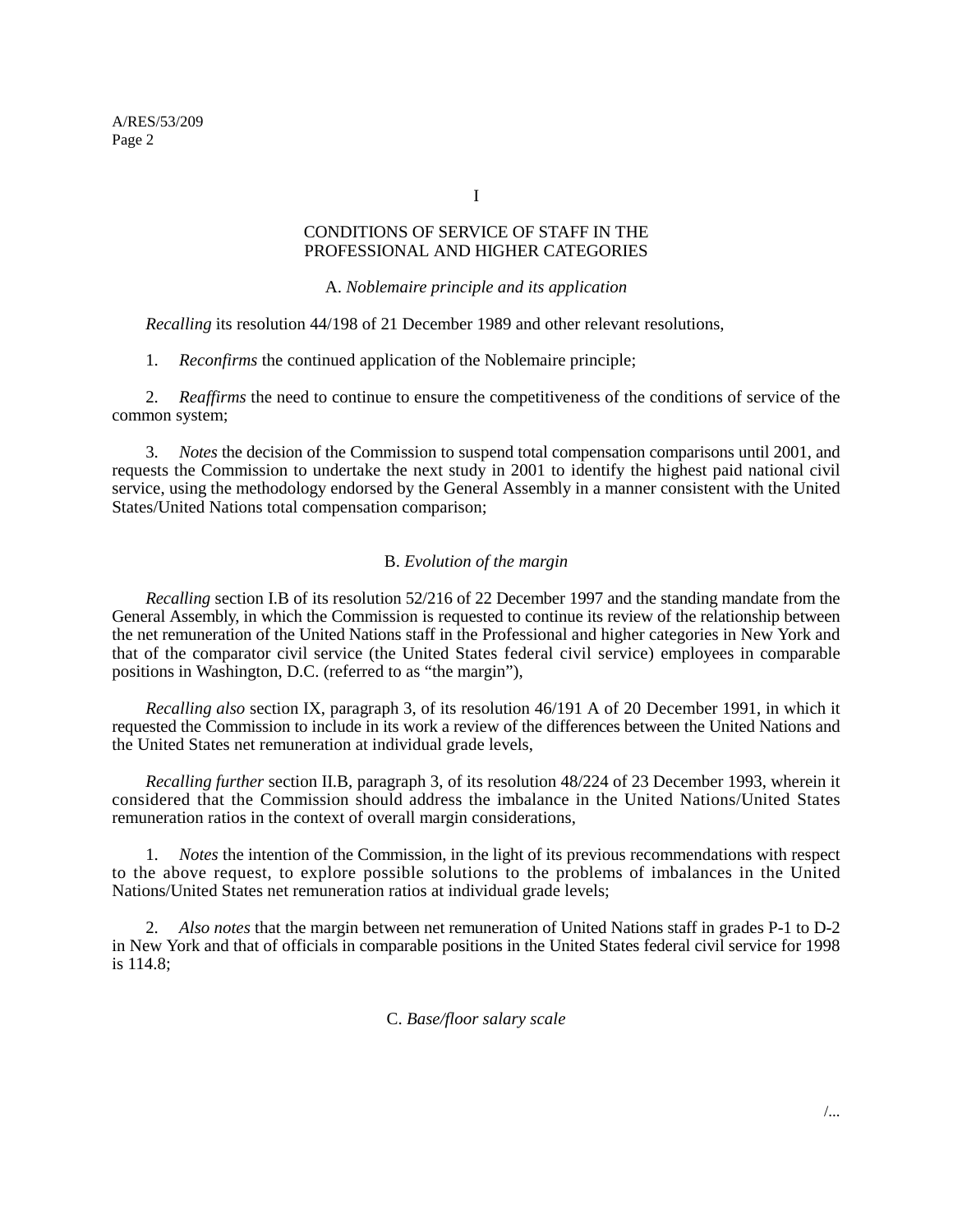*Recalling* section I.H of its resolution 44/198, by which it established a floor net salary level for staff in the Professional and higher categories by reference to the corresponding base net salary levels of officials in comparable positions serving at the base city of the comparator civil service (the United States federal civil service),

*Approves*, with effect from 1 March 1999, the revised base scale of gross and net salaries for staff in the Professional and higher categories, contained in annex I to the present resolution, and the consequential amendment to the Staff Regulations of the United Nations, as reflected in annex II to the present resolution;

### D. *Treatment of expatriation*

*Recalling* section I.B, paragraph 3, of its resolution 50/208 of 23 December 1995 and section I.E, paragraph 4, of its resolution 51/216 of 18 December 1996,

1. *Takes note* of the analysis and decisions of the Commission thereon, as contained in paragraphs 104 to 117 of its report;<sup>1</sup>

2. *Requests* the Commission to continue to develop its study in this area and to report thereon to the General Assembly at its fifty-fifth session;

### E. *Common scale of staff assessment*

*Recalling* section III, paragraph 1, of its resolution 51/216, by which it approved, with effect from 1 January 1997, a revised staff assessment scale recommended by the Commission for determining the pensionable remuneration of all categories of staff, and recalling that, in paragraph 2 of the same section, it requested the Commission to report on the impact of the differences in national and local tax rates at the seven headquarters duty stations on the gross pension benefits of locally recruited staff in the General Service and related categories at those duty stations in comparison with the compensation for such taxes provided by the common staff assessment rates,

1. *Takes note* of the conclusion of the Commission, as set out in paragraph 215 of its report,<sup>1</sup> that the current common staff assessment scale should continue to apply and should again be reviewed in 2000;

2. *Takes note also* of the conclusions of the Commission based on the comparison of the impact of the common staff assessment rates and local taxes on the levels of pensionable remuneration and consequent pensions of the General Service and related categories of staff, as reported in paragraph 224 of its report;

3. *Endorses* the view of the Commission, as set out in paragraph 225 of its report, that the local practice approach to determining pensionable remuneration of the General Service and other locally recruited categories of staff should not be pursued further;

### F. *Dependency allowances*

*Recalling* section II.F of its resolution 47/216 of 23 December 1992, in which it noted that the Commission would review the level of dependency allowances every two years,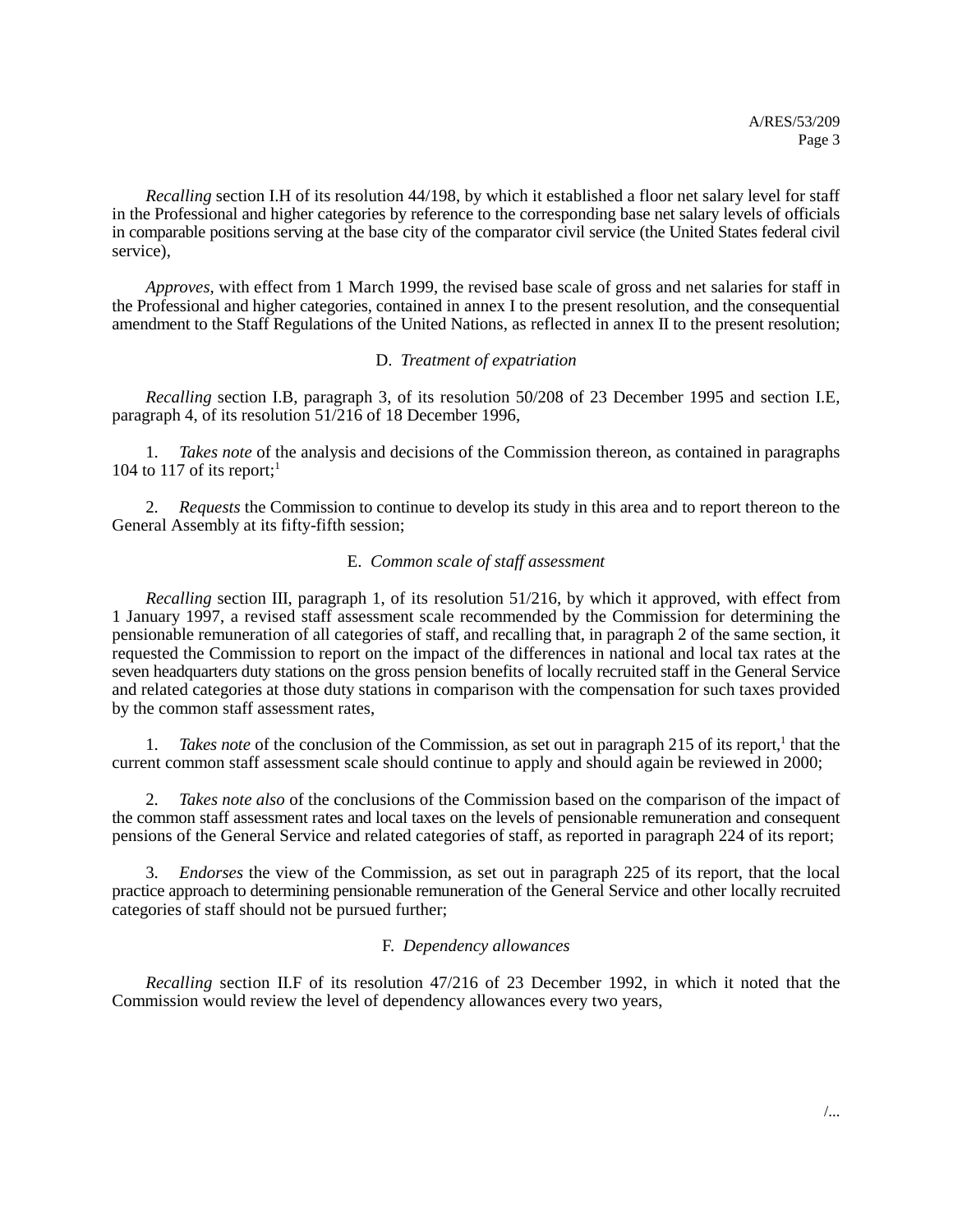A/RES/53/209 Page 4

*Taking note* that the review of dependency allowances by the Commission reflected relevant changes in tax abatement and social legislation at the seven headquarters duty stations since 1996, as contained in paragraph 119 of its report, $<sup>1</sup>$ </sup>

1. *Approves*, with effect from 1 January 1999, an increase of 14.6 per cent in the children's allowance (including the allowance for disabled children) and in the secondary dependant's allowance;

2. *Takes note* of the updated list of hard-currency duty stations for which the allowances are specified in local currency, as contained in annex III to the present resolution;

3. *Notes* that dependency allowances payable to eligible common system staff should be reduced by the amount of any direct payments received from a Government in respect of dependants;

4. *Requests* the Commission to undertake in 2000 an examination of the methodology, rationale and scope of the allowances;

### G. *Post adjustment matters*

*Operation of the post adjustment system*

*Recalling* section I.B of its resolution 50/208 and section I.E of its resolution 51/216,

1. *Takes note* of the conclusions of the Commission regarding the operation of the post adjustment system at the base of the system, as contained in paragraph  $140$  of its report;<sup>1</sup>

2. *Requests* the Commission to continue to explore the feasibility of using outside data sources for the next round of place-to-place surveys;

### *Post adjustment at Geneva*

*Recalling* section I.B of its resolution 50/208, section I.E of its resolution 51/216 and section I.D of its resolution 52/216 related to the establishment of a single post adjustment index in respect of staff members whose duty station is Geneva,

*Requests* the Commission, in the context of its preparation of the next round of place-to-place surveys, as referred to in paragraph 141 of its report,<sup>1</sup> to conduct a comprehensive review of the post adjustment system as a whole with a view to its reform, with the assistance of independent experts, if necessary, keeping in mind the need for cohesion within the common system, and to ensure that the post adjustment at each duty station, with particular emphasis on headquarters duty stations, is fully representative of the cost of living of all staff members in the Professional and higher categories working at each duty station, and to report thereon to the General Assembly no later than at its fifty-fifth session;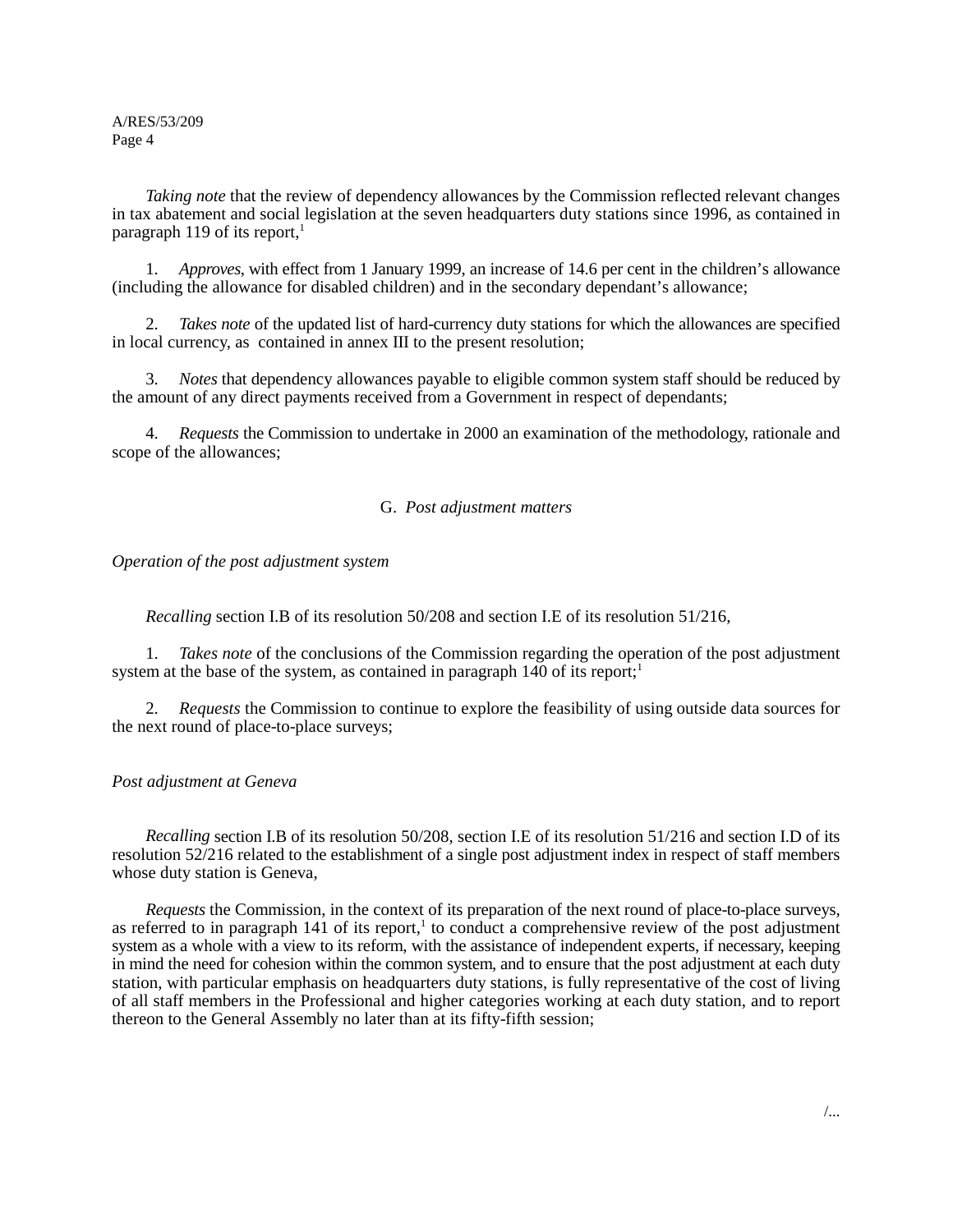II

### CONDITIONS OF SERVICE APPLICABLE TO BOTH CATEGORIES OF STAFF

### A. *Education grant*

*Recalling* section IV, paragraph 1, of its resolution 47/216 and section IV of its resolution 51/216, by which it endorsed the revised methodology for the determination of the education grant,

*Recalling also* section III.A, paragraph 1, of its resolution 52/216, by which it endorsed the modifications to the methodology and noted that the revised methodology would be taken into account beginning with the 1998 biennial review of the education grant,

1. *Approves* increases in the maximum reimbursement levels in the seven currency areas, as well as other adjustments to the reimbursement of expenses under the education grant, as contained in paragraph 190 of the report of the Commission:  $<sup>1</sup>$ </sup>

2. *Takes note* of the decision of the Commission to review the methodology in 2001;

### B. *Recognition of language knowledge*

*Recalling* section II.E of its resolution 48/224 of 23 December 1993, in which it requested the Commission to review the language incentive scheme of the United Nations and the schemes of the organizations of the common system,

*Having considered* the proposals of the Commission contained in paragraphs 207 to 209 of its report,<sup>1</sup> which would be implemented only after the General Assembly has agreed thereto,

1. *Notes* that a number of essential elements still remain to be resolved, including the rationale for recommending a change to the existing scheme, the degree to which such a change will continue to serve as an incentive for multilingualism in the organizations, the basis for determining the incentive amounts for both categories, and transitional measures;

2. *Requests* the Commission to submit to the General Assembly at its fifty-fifth session a comprehensive report covering all the elements raised, taking into account the acquired rights of the staff;

### C. *Hazard pay*

*Reiterating* the expression of its appreciation for the dedication of increasing numbers of staff of the United Nations common system who are required to work under dangerous conditions,

*Takes note* of the decisions of the Commission contained in paragraph 236 of its report; <sup>1</sup>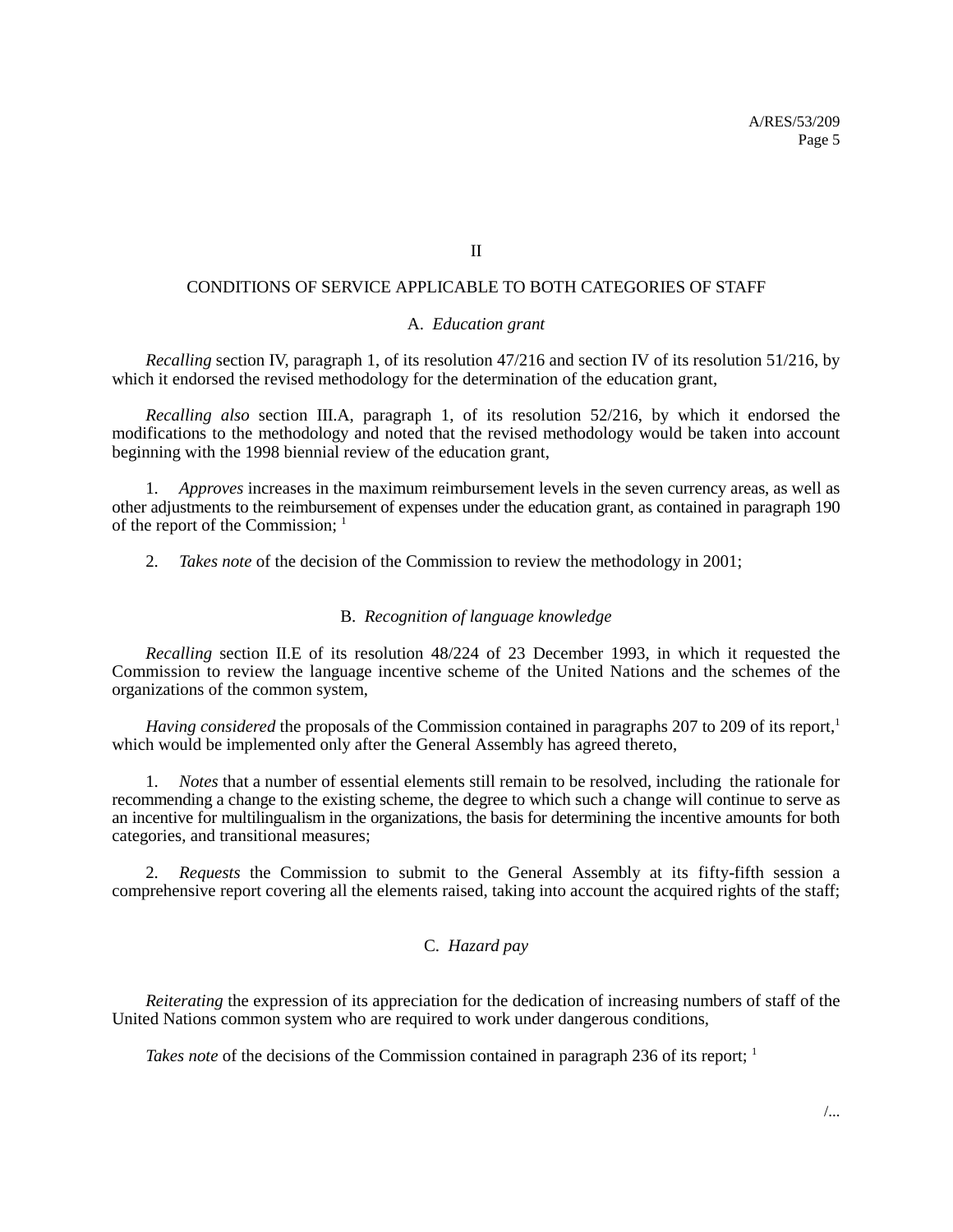A/RES/53/209 Page 6

#### D. *Standards of travel and per diem*

*Recalling* section III.D of its resolution 52/216,

*Takes note* of the decisions of the Commission regarding standards of travel and per diem, as outlined in paragraph 247 of its report;  $<sup>1</sup>$ </sup>

### E. *Mission subsistence allowance*

*Recalling* section III.E of its resolution 52/216,

*Takes note* of the decisions of the Commission regarding various aspects of the system of mission subsistence allowance, as outlined in paragraph 260 of its report;  $<sup>1</sup>$ </sup>

III

### THE CONSULTATIVE PROCESS AND WORKING ARRANGEMENTS IN THE COMMISSION

*Recalling* its resolutions 50/208, 51/216 and 52/216 concerning, *inter alia,* the consultative process and working arrangements of the Commission,

*Recalling also* that by its resolution 50/208 the General Assembly reaffirmed the statute of the Commission, in particular article 6 thereof, whereby its members shall perform their functions in full independence and with impartiality,

1. *Emphasizes* that the responsibility for the decisions taken by the Commission rests solely with the members of the Commission;

2. *Welcomes* the progress made by the Commission in promoting a spirit of constructive cooperation and flexibility towards improving working relations with the staff bodies;

3. *Takes note* of the changes approved by the Commission to its rules of procedure and other procedural changes;

4. *Notes* that the changes approved by the Commission to its rules of procedure could enable all parties to ensure that their views are reflected during all phases of the consideration of all issues;

5. *Requests* the Commission to monitor the progress of the implementation of the revised rules of procedure and to report thereon to the General Assembly at its fifty-seventh session;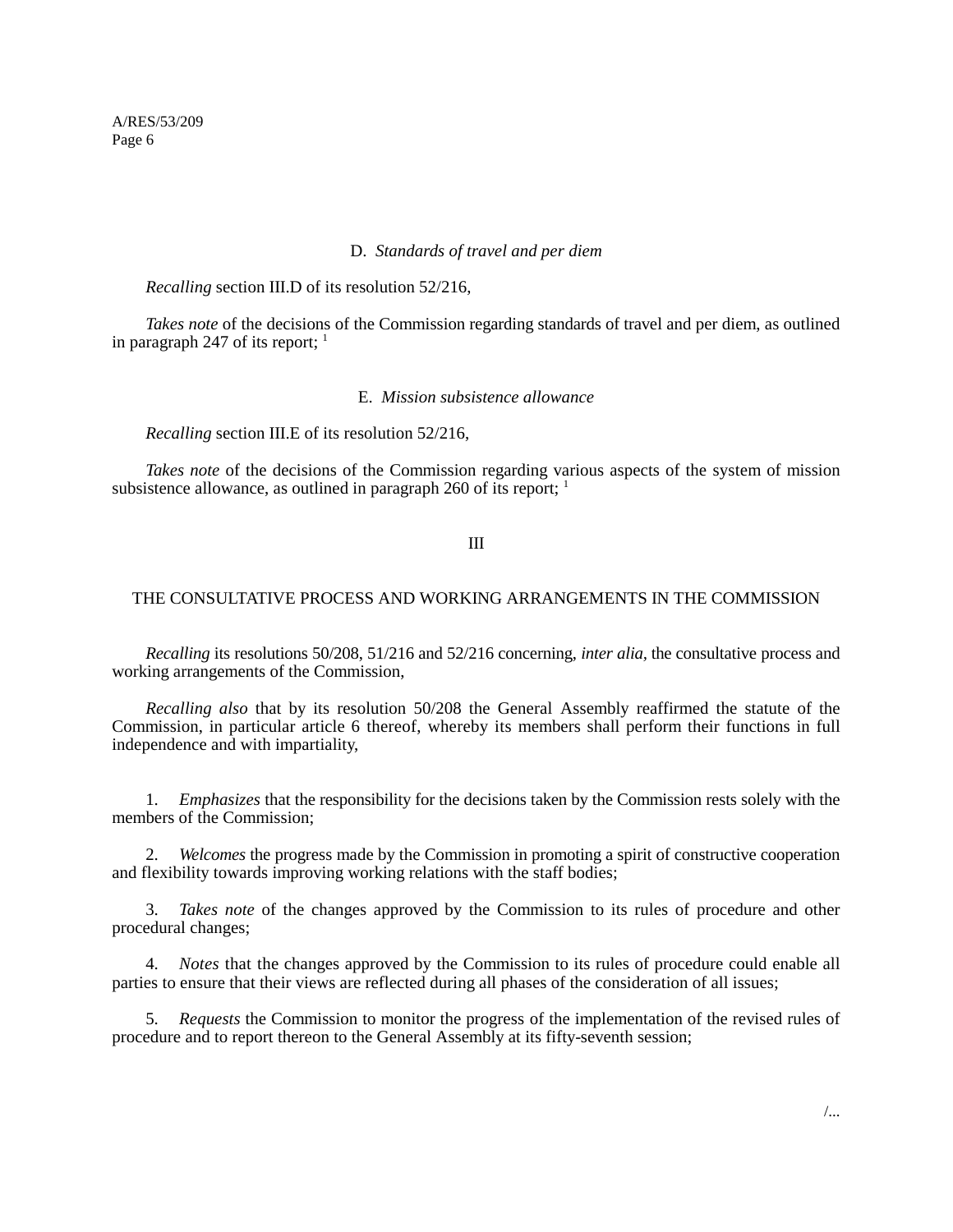IV

### APPOINTMENT OF MEMBERS OF THE COMMISSION AND OTHER MATTERS

1. *Reaffirms* the statute of the Commission;

2. *Emphasizes* the need to adhere to the provisions of articles 3 and 4 of the statute of the Commission;

3. *Requests* the Secretary-General to draw the attention of Member States to the provisions of article 3, paragraph 1, of the statute of the Commission when presenting candidates for appointment to the Commission;

4. *Decides* to revert to issues related to the Commission, including its working methods, the respective roles of the Commission and its secretariat, the selection and appointment of members and the role of the Commission in the review process, in the context of the consideration of the recommendations by the Secretary-General for a review of the Commission at the resumed fifty-third session of the General Assembly;

#### V

#### FRAMEWORK FOR HUMAN RESOURCES MANAGEMENT

*Recalling* its resolutions 51/216 and 52/216,

*Convinced* that the Commission must play a lead role in the development of innovative approaches in the field of human resources management as part of the overall reform currently taking place in the organizations of the common system,

1. *Welcomes* the initiative of the Commission to examine a framework for human resources management;

2. *Invites* the Commission, as part of the planned review, to examine, *inter alia*, the reform initiatives by all organizations of the common system, as well as reform efforts outside the common system, the facilitation of inter-agency mobility and the introduction of specialist pay;

3. *Urges* the Commission to address speedily the request of the General Assembly regarding studies in the area of human resources management and to submit a report thereon to the Assembly at its fifty-fourth session;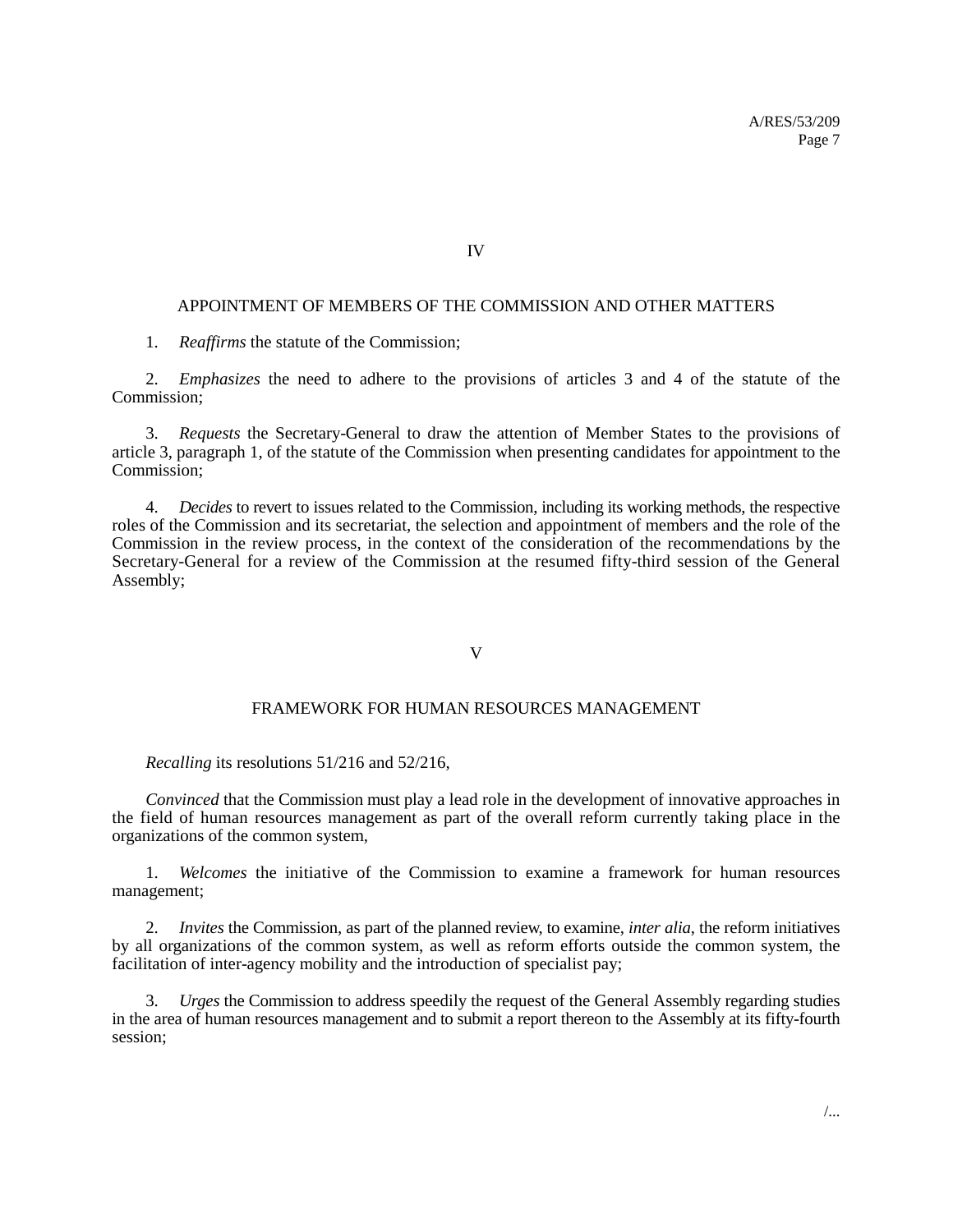A/RES/53/209 Page 8

### VI

### REPORT ON GENDER BALANCE IN THE UNITED NATIONS SYSTEM

*Recalling* section VI of its resolution 47/216 and section III.H of its resolution 52/216, in which it urged the organizations of the common system to introduce a coherent plan for improving the status of women in each organization,

1. *Notes* the continuing work of the Commission to assist the organizations in achieving gender balance, and in particular welcomes its initiative in the areas identified under paragraph 290 of its report;<sup>1</sup>

2. *Endorses* the requests of the Commission to the organizations, as outlined in paragraphs 283 and 291 of its report, and urges all organizations to take steps to implement them as soon as possible;

3. *Notes* that the Commission will revert to this matter in 2001;

### VII

### REPORT OF THE BOARD OF AUDITORS

*Recalling* its request to the Board of Auditors to conduct a management review of all aspects of the work done by the secretariat of the Commission in time for the submission of a report thereon to the General Assembly at its fifty-second session,

1. *Takes note* of the report of the Board of Auditors on the management review of the secretariat of the Commission<sup>3</sup> and the response of the Commission contained in paragraph 37 of its report;<sup>1</sup>

2. *Requests* the Board of Auditors to conduct audits of the secretariat of the Commission on a periodic basis, in accordance with financial regulation 12.5 of the Financial Regulations and Rules of the United Nations and the statute of the Commission.

> *93rd plenary meeting 18 December 1998*

<sup>&</sup>lt;sup>3</sup> See A/52/811.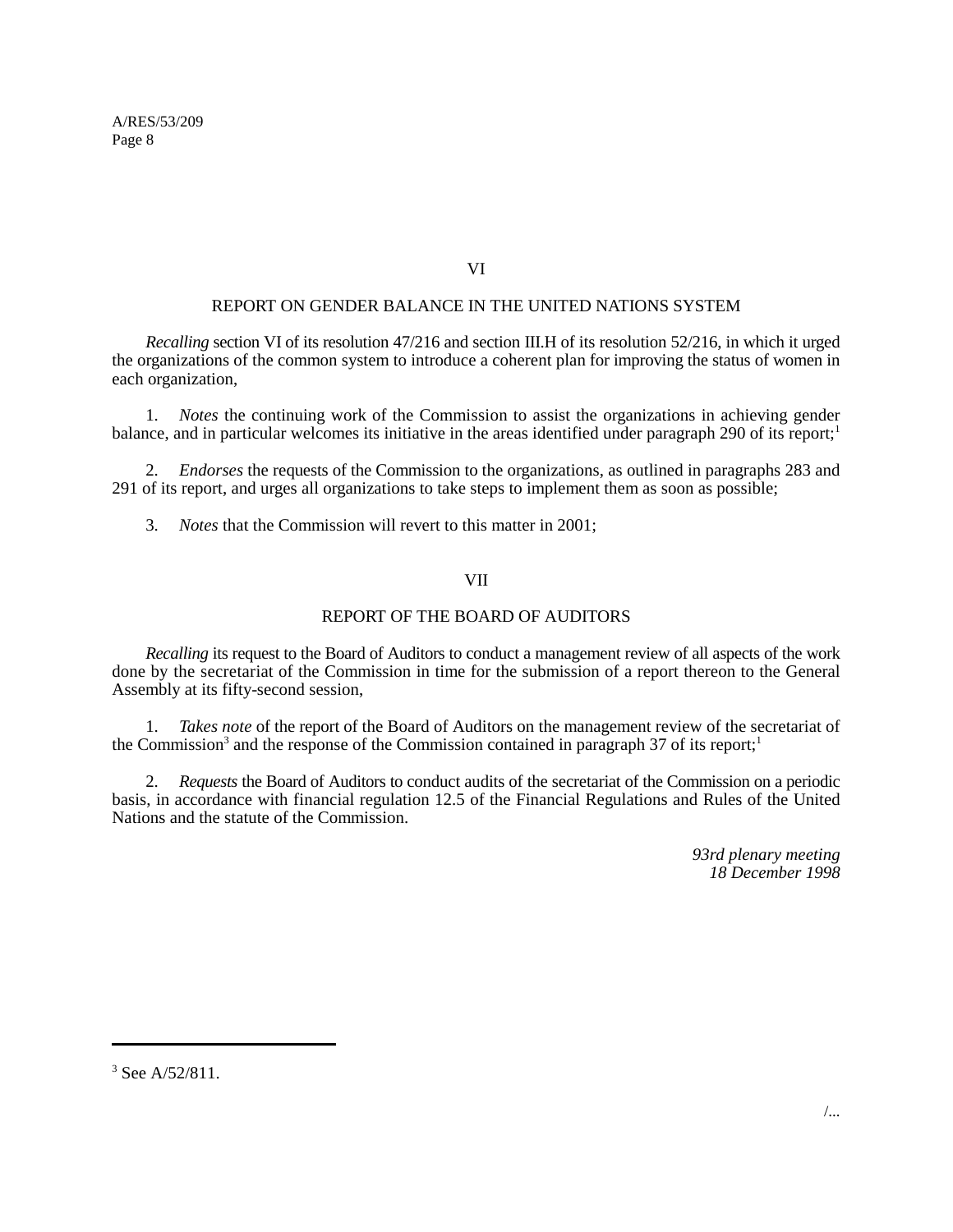#### **ANNEX I**

#### **Salary scale for the Professional and higher categories showing annual gross salaries and net equivalents after application of staff assessment**\*

(*United States dollars*)

(*Effective 1 March 1999*)

|                                 |       |                  |         |         |         |         |         |            | <b>Steps</b> |         |                  |         |            |             |            |        |
|---------------------------------|-------|------------------|---------|---------|---------|---------|---------|------------|--------------|---------|------------------|---------|------------|-------------|------------|--------|
| Level                           |       | $\boldsymbol{I}$ | $I\!I$  | Ш       | IV      | V       | VI      | <b>VII</b> | <b>VIII</b>  | IX      | $\boldsymbol{X}$ | XI      | <b>XII</b> | <b>XIII</b> | <b>XIV</b> | XV     |
| Under-Secretary-<br>General     |       |                  |         |         |         |         |         |            |              |         |                  |         |            |             |            |        |
| <b>USG</b>                      | Gross | 151 440          |         |         |         |         |         |            |              |         |                  |         |            |             |            |        |
|                                 | Net D | 104 662          |         |         |         |         |         |            |              |         |                  |         |            |             |            |        |
|                                 | Net S | 94 190           |         |         |         |         |         |            |              |         |                  |         |            |             |            |        |
| Assistant Secretary-<br>General |       |                  |         |         |         |         |         |            |              |         |                  |         |            |             |            |        |
| ASG                             | Gross | 137 683          |         |         |         |         |         |            |              |         |                  |         |            |             |            |        |
|                                 | Net D | 95 995           |         |         |         |         |         |            |              |         |                  |         |            |             |            |        |
|                                 | Net S | 86 926           |         |         |         |         |         |            |              |         |                  |         |            |             |            |        |
| Director                        |       |                  |         |         |         |         |         |            |              |         |                  |         |            |             |            |        |
| $D-2$                           | Gross | 112 824          | 115 311 | 117 797 | 120 283 | 122 768 | 125 256 |            |              |         |                  |         |            |             |            |        |
|                                 | Net D | 80 334           | 81 901  | 83 467  | 85 033  | 86 599  | 88 166  |            |              |         |                  |         |            |             |            |        |
|                                 | Net S | 73 801           | 75 114  | 76 427  | 77 739  | 79 052  | 80 365  |            |              |         |                  |         |            |             |            |        |
| Principal<br>Officer            |       |                  |         |         |         |         |         |            |              |         |                  |         |            |             |            |        |
| $D-1$                           | Gross | 99 848           | 101 948 | 104 047 | 106 142 | 108 243 | 110 346 | 112 476    | 114 605      | 116 732 |                  |         |            |             |            |        |
|                                 | Net D | 72 068           | 73 410  | 74 751  | 76 090  | 77 432  | 78 773  | 80 115     | 81456        | 82 79 6 |                  |         |            |             |            |        |
|                                 | Net S | 66 615           | 67 793  | 68 970  | 70 146  | 71 324  | 72 493  | 73 617     | 74 741       | 75 864  |                  |         |            |             |            |        |
| Senior<br>Officer               |       |                  |         |         |         |         |         |            |              |         |                  |         |            |             |            |        |
| $P-5$                           | Gross | 88 099           | 89 975  | 91 875  | 93 775  | 95 674  | 97 571  | 99 471     | 101 371      | 103 269 | 105 169          | 107 067 | 108 966    | 110 878     |            |        |
|                                 | Net D | 64 545           | 65 759  | 66 973  | 68 187  | 69 401  | 70 613  | 71 827     | 73 041       | 74 254  | 75 468           | 76 681  | 77 894     | 79 108      |            |        |
|                                 | Net S | 59 963           | 61 075  | 62 142  | 63 208  | 64 273  | 65 337  | 66 403     | 67469        | 68 534  | 69 600           | 70 665  | 71 730     | 72 773      |            |        |
| First<br>Officer                |       |                  |         |         |         |         |         |            |              |         |                  |         |            |             |            |        |
| $P-4$                           | Gross | 72 631           | 74 438  | 76 257  | 78 085  | 79 917  | 81 743  | 83 573     | 85 403       | 87 232  | 89 060           | 90 898  | 92 756     | 94 60 6     | 96 459     | 98 311 |
|                                 | Net D | 54 516           | 55 701  | 56883   | 58 066  | 59 251  | 60 433  | 61 617     | 62 801       | 63 984  | 65 167           | 66 349  | 67 536     | 68718       | 69 902     | 71 086 |
|                                 | Net S | 50 767           | 51 856  | 52 940  | 54 024  | 55 111  | 56 194  | 57 279     | 58 364       | 59 448  | 60 533           | 61 594  | 62 636     | 63 674      | 64 713     | 65 753 |
| Second<br>Officer               |       |                  |         |         |         |         |         |            |              |         |                  |         |            |             |            |        |
| $P-3$                           | Gross | 59 38 6          | 61 057  | 62 731  | 64 400  | 66 088  | 67 782  | 69 477     | 71 174       | 72 867  | 74 5 64          | 76 275  | 77 994     | 79 711      | 81 430     | 83 148 |
|                                 | Net D | 45 777           | 46 888  | 48 001  | 49 111  | 50 224  | 51 335  | 52 447     | 53 560       | 54 671  | 55 784           | 56 895  | 58 007     | 59 118      | 60 230     | 61 342 |
|                                 | Net S | 42 730           | 43 752  | 44 776  | 45 798  | 46 821  | 47843   | 48 865     | 49888        | 50 909  | 51 932           | 52 951  | 53 970     | 54 989      | 56 008     | 57 027 |
| Associate<br>Officer            |       |                  |         |         |         |         |         |            |              |         |                  |         |            |             |            |        |
| $P-2$                           | Gross | 47 805           | 49 265  | 50721   | 52 180  | 53 636  | 55 098  | 56 594     | 58 087       | 59 585  | 61 080           | 62 573  | 64 071     |             |            |        |
|                                 | Net D | 37953            | 38 949  | 39 942  | 40 937  | 41 930  | 42 9 25 | 43 9 20    | 44 913       | 45 909  | 46 903           | 47896   | 48 892     |             |            |        |
|                                 | Net S | 35 598           | 36 501  | 37 401  | 38 302  | 39 202  | 40 105  | 41 021     | 41 934       | 42 851  | 43 766           | 44 680  | 45 596     |             |            |        |
| Assistant<br>Officer            |       |                  |         |         |         |         |         |            |              |         |                  |         |            |             |            |        |
| $P-1$                           | Gross | 36 422           | 37 791  | 39 157  | 40 5 25 | 41 891  | 43 258  | 44 627     | 46 018       | 47418   | 48 820           |         |            |             |            |        |
|                                 | Net D | 30 044           | 31 001  | 31 956  | 32 912  | 33 867  | 34 822  | 35 779     | 36 734       | 37 689  | 38 645           |         |            |             |            |        |
|                                 | Net S | 28 341           | 29 222  | 30 102  | 30 983  | 31 863  | 32 743  | 33 625     | 34 4 94      | 35 35 9 | 36 226           |         |            |             |            |        |

D = Rate applicable to staff members with a dependent spouse or child.

S = Rate applicable to staff members with no dependent spouse or child.

\* This scale will be implemented in conjunction with a consolidation of 2.48 per cent of post adjustment. There will be consequential adjustments in the post adjustment indices and multipliers at all duty stations, effective 1 March 1999. Thereafter, changes in post adjustment classifications will be effected on the basis of the movements of the consolidated post adjustment indices.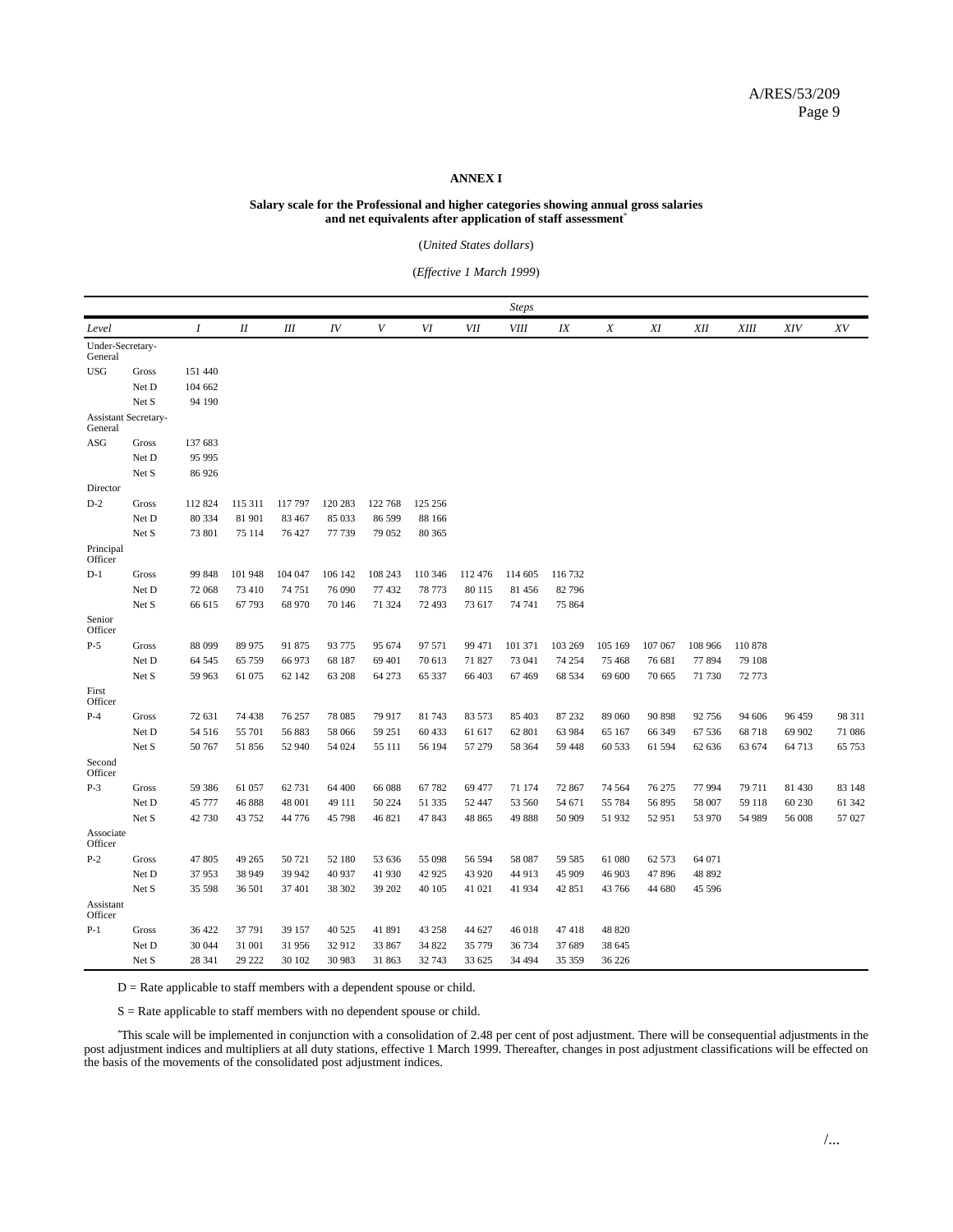### **Annex II**

### **Amendments to the Staff Regulations of the United Nations**

### *Regulation 3.3*

Replace the second table in paragraph (b)(i) with the following:

|                                                      | Staff assessment rates used in conjunction with gross base<br>salaries<br>(percentage) |                                                                          |  |  |  |
|------------------------------------------------------|----------------------------------------------------------------------------------------|--------------------------------------------------------------------------|--|--|--|
| Total assessable payments<br>(United States dollars) | Staff member with a<br>dependent spouse or a<br>dependent child                        | Staff member with neither a<br>dependent spouse nor a<br>dependent child |  |  |  |
| First 15 000 per year                                | 9.0                                                                                    | 11.8                                                                     |  |  |  |
| Next 5 000 per year                                  | 18.1                                                                                   | 24.4                                                                     |  |  |  |
| Next 5 000 per year                                  | 21.5                                                                                   | 26.9                                                                     |  |  |  |
| Next 5 000 per year                                  | 24.9                                                                                   | 31.4                                                                     |  |  |  |
| Next 5 000 per year                                  | 27.5                                                                                   | 33.4                                                                     |  |  |  |
| Next 10 000 per year                                 | 30.1                                                                                   | 35.6                                                                     |  |  |  |
| Next 10 000 per year                                 | 31.8                                                                                   | 38.2                                                                     |  |  |  |
| Next 10 000 per year                                 | 33.5                                                                                   | 38.8                                                                     |  |  |  |
| Next 10 000 per year                                 | 34.4                                                                                   | 39.7                                                                     |  |  |  |
| Next 15 000 per year                                 | 35.3                                                                                   | 40.7                                                                     |  |  |  |
| Next 20 000 per year                                 | 36.1                                                                                   | 43.9                                                                     |  |  |  |
| Remaining assessable payments                        | 37.0                                                                                   | 47.2                                                                     |  |  |  |

### **ANNEX III**

### **Amounts of children's and secondary dependant's allowances for staff in the Professional and higher categories**

| Country or area | Currency           | Children's<br>allowance | Secondary<br>dependant's<br>allowance |
|-----------------|--------------------|-------------------------|---------------------------------------|
| Austria         | Austrian schilling | 28 25 6                 | 10 4 38                               |
| Belgium         | Belgian franc      | 70 189                  | 22 4 4 8                              |
| <b>Denmark</b>  | Danish krone       | 13 193                  | 3814                                  |
| France          | French franc       | 10 14 1                 | 3 3 6 5                               |
| French Guiana   | French franc       | 10 14 1                 | 3 3 6 5                               |